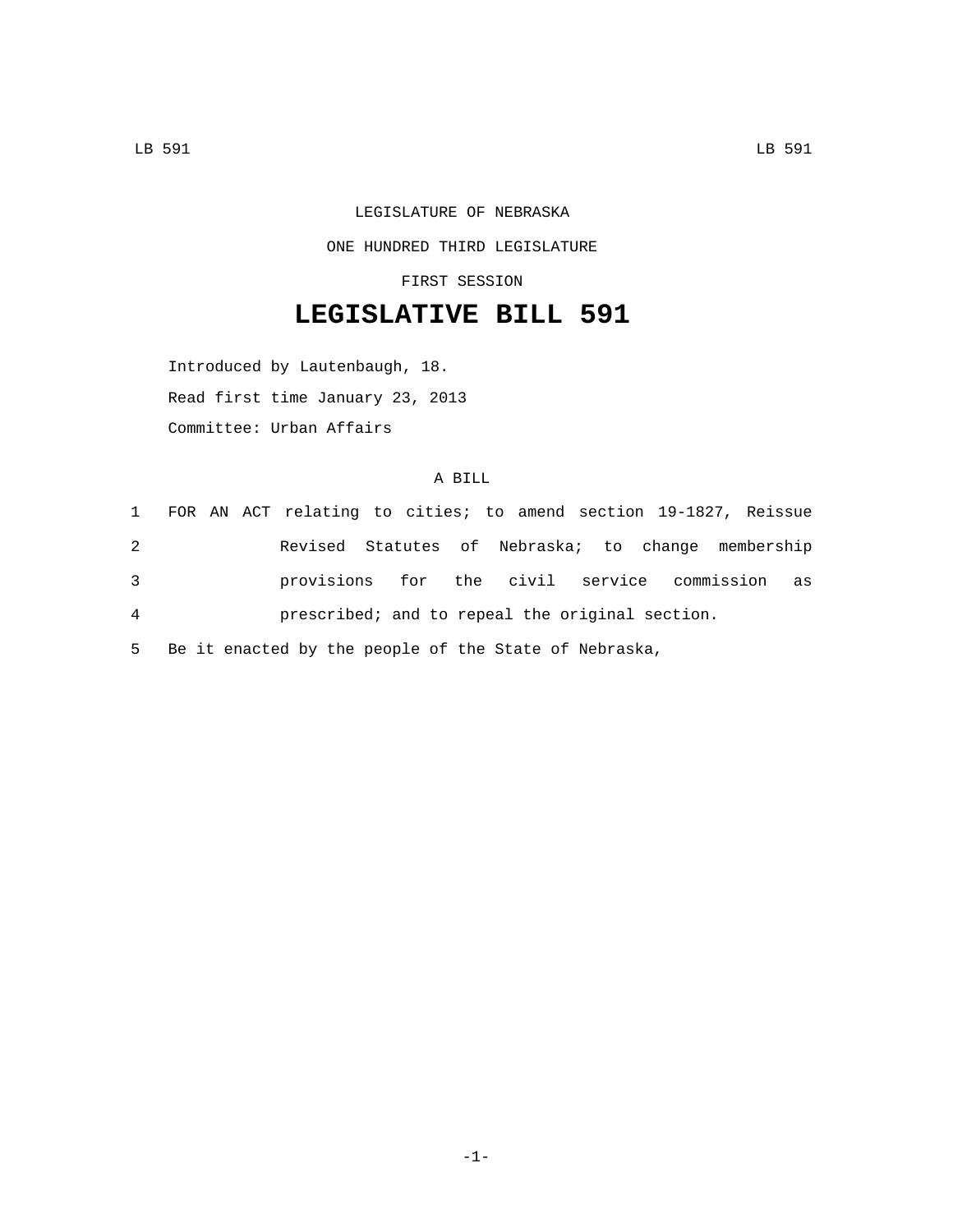Section 1. Section 19-1827, Reissue Revised Statutes of 2 Nebraska, is amended to read:

 19-1827 (1) There is hereby created, in cities in the State of Nebraska having a population of more than five thousand residents and having full-time police officers or full-time firefighters, a civil service commission, except in cities with a population in excess of forty thousand which have or may adopt a home rule charter pursuant to sections 2 to 5 of Article XI of the Constitution of this state. Any city or village having a population of five thousand or less residents may adopt the Civil Service Act and create a civil service commission by a vote of the electors of such city or village. If any city of the first class which established a civil service commission decreases in population to 14 less than five thousand residents, as determined by the latest federal census, and continues to have full-time police officers or full-time firefighters, the civil service commission shall be 17 continued\_ for at least four years, and thereafter continued at the 18 option of the local governing body of such city. The members of such commission shall be appointed by the appointing authority.

20 (2) $(a)$  The governing body shall by ordinance determine if the commission shall be comprised of three or five members.

 (b) The members of such commission shall be selected as provided in this subsection. If the commission is comprised of three members, two members shall be appointed by the appointing authority and one member shall be a nonmanagement police officer elected by the

-2-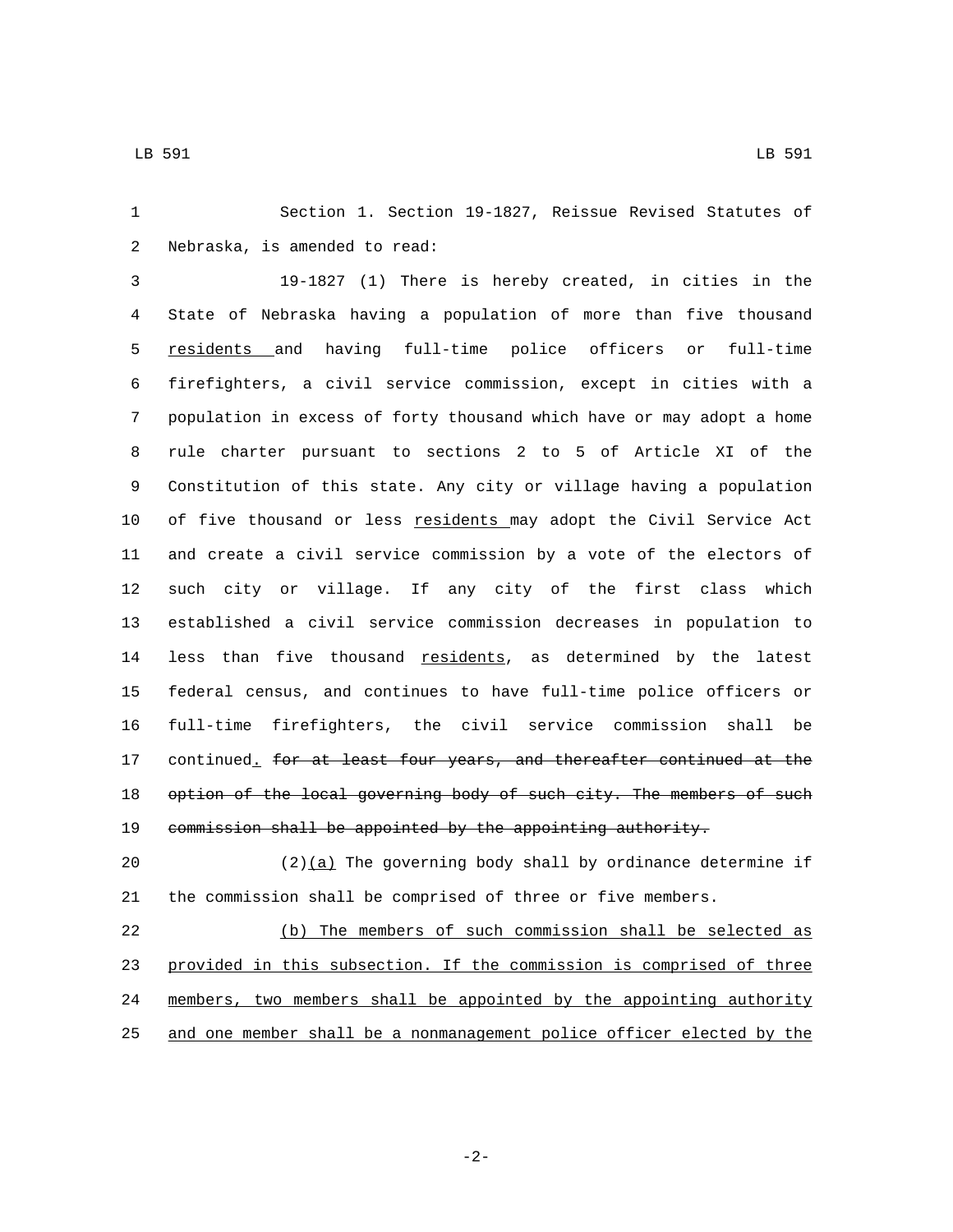sworn police officers. If the city employs a full-time fire department, one member shall be appointed by the appointing authority, one member shall be a nonmanagement police officer elected by the sworn police officers, and one member shall be a nonmanagement firefighter elected by the firefighters. If the commission is comprised of five members, three members shall be appointed by the appointing authority and two members shall be nonmanagement police officers elected by the sworn police officers. If the city employs a full-time fire department, three members shall be appointed by the appointing authority, one member shall be nonmanagement police officers elected by the sworn police officers, and one member shall 12 be a nonmanagement firefighter elected by the firefighters.

 (c) The members of the civil service commission shall 14 serve without compensation. No To be eligible to be a commissioner, a 15 person shall be appointed a member of such commission who is not  $(i)$ 16 a citizen of the United States, (ii) a resident of such municipality 17 for at least three years immediately preceding such appointment or employed in a nonmanagement position in either the police department 19 or fire department for three years immediately preceding such 20 appointment, and (iii) an elector of the county wherein such person 21 resides.

 (d) If the commission is comprised of three members, the term of office of such commissioners shall be six years, except that the first three members of such commission shall be appointed for different terms, as follows: One to serve for a period of two years,

-3-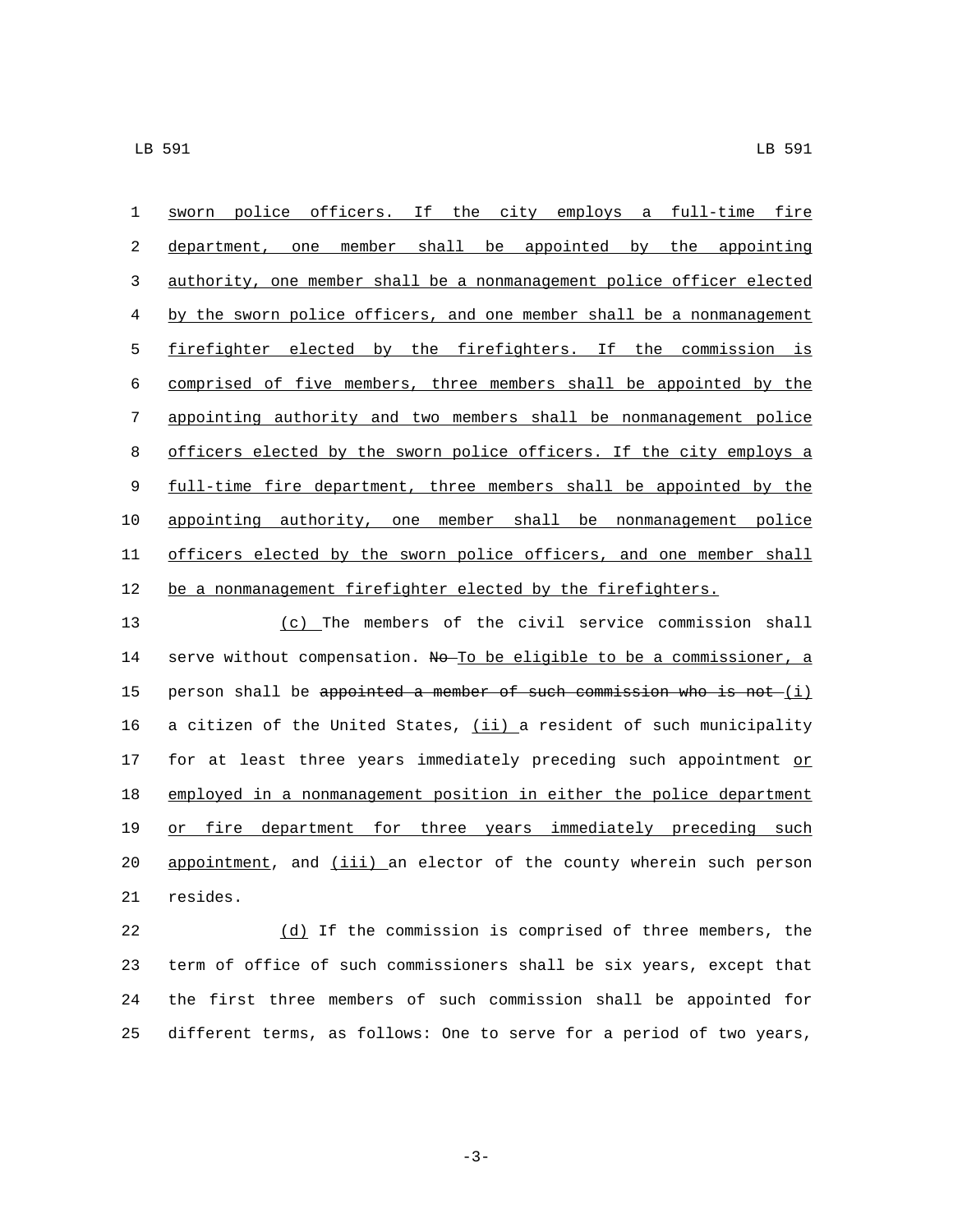one to serve for a period of four years, and one to serve for a period of six years. If the commission is comprised of five members, 3 the term of office of such members shall be for five four years, except that the first members of such commission shall be appointed 5 for different terms, as follows: One Two to serve for a period of one 6 year, one to serve for a period of two years, one to serve for a 7 period of three years, one and three to serve for a period of four 8 years.  $\frac{1}{x}$  and one to serve for a period of five years.

 (e) If the municipality determines by ordinance to change from a three-member commission to a five-member commission, or from a five-member commission to a three-member commission, the members of the commission serving before the effective date of such ordinance shall hold office until reappointed or their successors are 14 appointed.

 (3) Any member of the civil service commission may be removed from office for incompetency, dereliction of duty, malfeasance in office, or other good cause by the appointing authority, except that no member of the commission shall be removed until written charges have been preferred, due notice given such member, and a full hearing had before the appointing authority. Any member so removed shall have the right to appeal to the district court of the county in which such commission is located, which court shall hear and determine such appeal in a summary manner. Such an appeal shall be only upon the ground that such judgment or order of removal was not made in good faith for cause, and the hearing on such

-4-